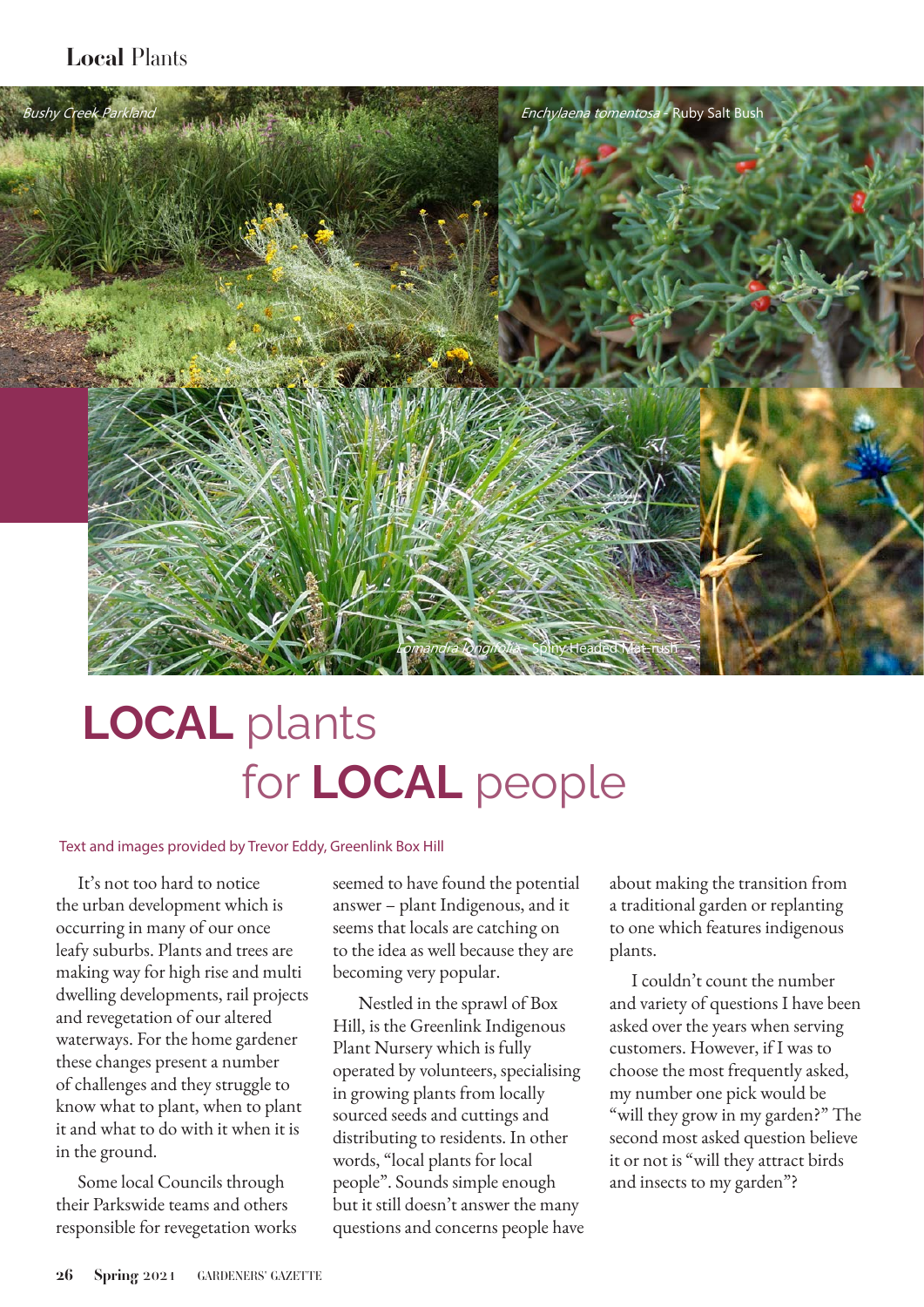

Indigenous plants come in all forms, ground covers, grasses, shrubs, trees, and wetland plants. So, like all garden planning, to achieve the best survival rates, you need to have the right plants to fit the available space.

When taking a walk through the Bushy Creek parklands behind Greenlink Nursery, which is the traditional land of the Wurundjeri people, it's easy to see the large variety of indigenous plants. They form part of the local eco system—a very important provenance for such plants and local wildlife which has evolved with these plants to provide perfect homes for them. The fact is that there is an important symbiotic relationship between birds, insects and indigenous plants which enhances wildlife corridors and provides habitat steppingstones between fragmented and otherwise isolated communities.

Rainfall or not, these local plants are very tolerant and have adapted over many years to the weather and soil conditions comprising mainly of loose topsoil or natural mulch then a layer of clay. Somehow, mother- nature helps them find a way to survive.

Indigenous plant selection goes through phases of popularity for the home gardener whereas revegetation projects are somewhat more predictable with Project Managers tending to stick with what works for them.

So what are people looking to plant out for this spring?

#### **Enchylaena tomentosa**  – Ruby saltbush

This is a hardy attractive plant which is very useful for undershrub plantings. It often displays a

variation of coloured berries which can be eaten raw or soaked in water to make a sweet tea. It doesn't mind creeping over logs and rocks but is an excellent ground cover for large areas adapting well to all soil types including dryness and salinity

## **Kennedia Prostrata**  – Running Postman

A spectacular plant for hanging baskets where the reddish pea shaped flowers with yellow centres can cascade down the sides. It is great for softening garden edges and steps. A very popular use for the Kennedia is open trailing or as a densely matting perennial ground cover which enjoys well drained soils but tolerates dryness.